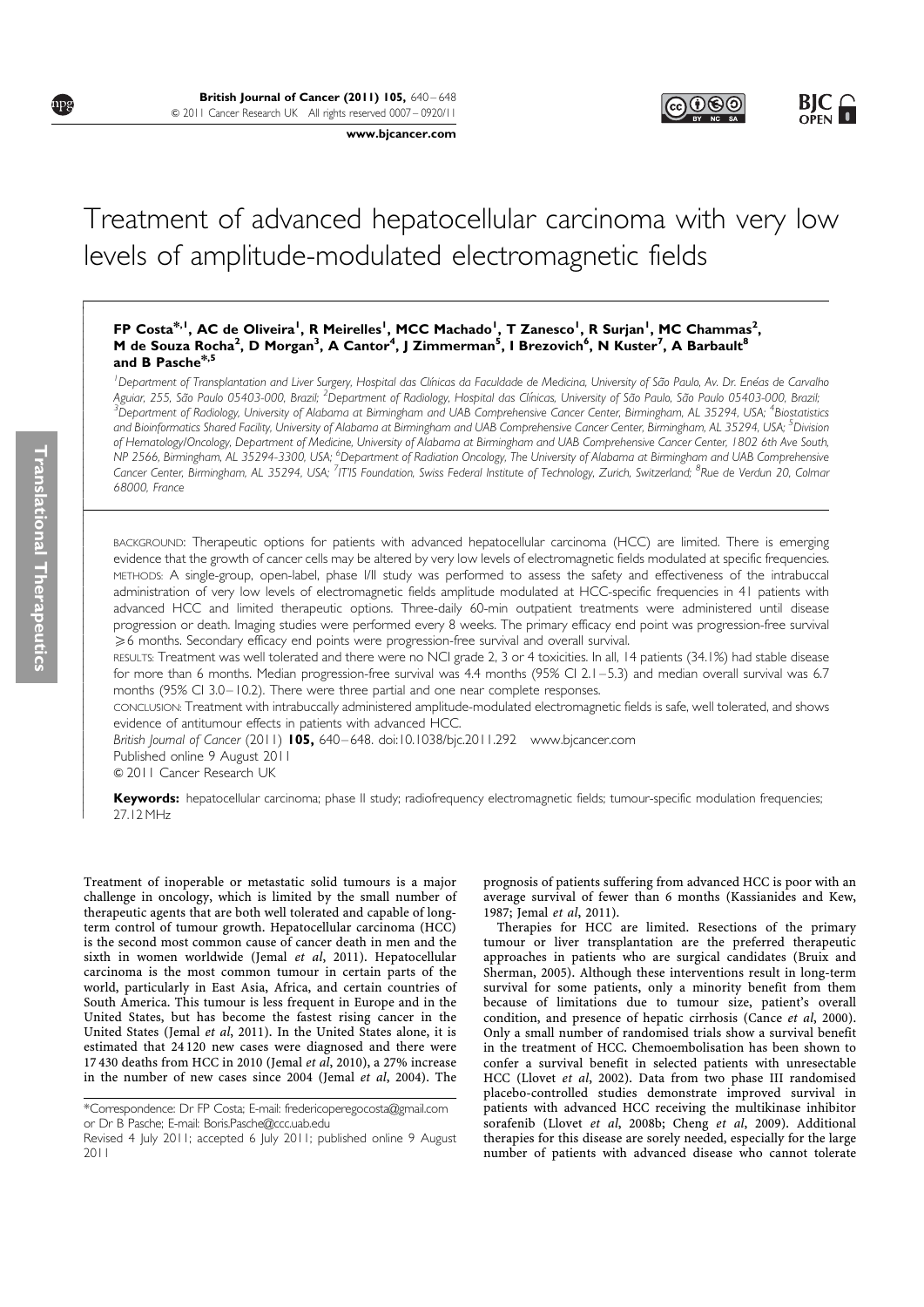$BIC<sub>OPFN</sub>$ FP Costa et al 641 410.2 Hz **A** C 410.21 **C** 3 s of exposure per frequency 423.3 Hz Sequential exposure from the lowest 427.1 Hz frequency to the Programme highest continues to repeat 470.2 Hz from beginning after **ONCOBIONIC P1** one complete cycle (total duration: 1 h)  $560.3H$ 642.9 Hz  $194$  total HCCspecific frequencies 20 365.3 Hz **D** Tumour-specific modulation frequencies range between 100 Hz and 21 kHz **B** Modulation frequency **Translational Therapeuti** + Carrier  $\sqrt{\text{wavelength}}$ <br>11.1 m nequency<br>, 27.12 MHz Modulatio depth +

Figure I Delivery of HCC-specific modulation frequencies. (A) The generator of AM EMFs is a battery-driven RF EMF generator connected to a spoonshaped mouthpiece. (B) Schematic description of AM EMFs. The carrier frequency (27.12 MHz) is sinusoidally modulated at specific frequencies. (C) Patient receiving treatment with RF AM EMF. (D) HCC treatment programme consisting of sequential emission of 194 modulation frequencies for 60 min.

chemotherapy or intrahepatic interventions because of impaired liver function (Thomas and Zhu, 2005).

The intrabuccal administration of low and safe levels of electromagnetic fields, which are amplitude-modulated at disease-specific frequencies (RF AM EMF) (Figure 1), was originally developed for the treatment of insomnia (Pasche et al, 1990). The highest levels of EMFs encountered during treatment are found at the interface between the tongue and the mouth probe and are compliant with international safety limits (ICNIRP, 1998; Pasche and Barbault, 2003). Tumour-specific modulation frequencies have been identified for several common forms of cancer and one report suggests that this novel therapeutic approach is well tolerated and may be effective in patients with a diagnosis of cancer (Barbault et al, 2009). However, the safety and potential efficacy of this treatment approach in the treatment of advanced HCC are unknown. We designed this single-group, open-label, phase I/II study to assess the feasibility of this treatment in patients with advanced HCC and limited therapeutic options.

# PATIENTS AND METHODS

# Patients

The study was aimed at offering treatment to patients with Child – Pugh A or B advanced HCC and limited therapeutic options. Patients were classified as having advanced disease if they were not eligible for surgical resection or had disease progression after surgical or locoregional therapies or had disease progression after chemotherapy or sorafenib therapy. Patients with measurable, inoperable HCC were eligible for enrolment. Previous local or systemic treatments were allowed as long as they were discontinued at least 4 weeks before enrolment. Inclusion criteria included Eastern Cooperative Oncology Group performance status of 0, 1, or 2 and biopsy-confirmed HCC. Also allowed were patients with no pathological confirmation of HCC with a level of  $\alpha$ -fetoprotein higher than 400 ng ml<sup>-1</sup> and characteristic imaging findings as assessed by multislice computer tomography (CT) scan or intravenous contrast ultrasound (US). As per the University of São Paulo Department of Transplantation and Liver Surgery guidelines, liver biopsies are avoided in patients eligible for transplant or with severely impaired liver function. Exclusion criteria included confirmed or suspected brain metastasis, Child –Pugh C, previous liver transplant, and pregnancy.

Translational Therapeutics

#### Study design

This was an investigator-initiated, single centre, uncontrolled phase I/II trial in patients with advanced HCC. The trial was approved by the local human investigation committee and conducted in accordance with the Declaration of Helsinki. Written informed consent was obtained from each patient. The protocol was registered: clinicaltrial.gov identifier no. NCT00534664.

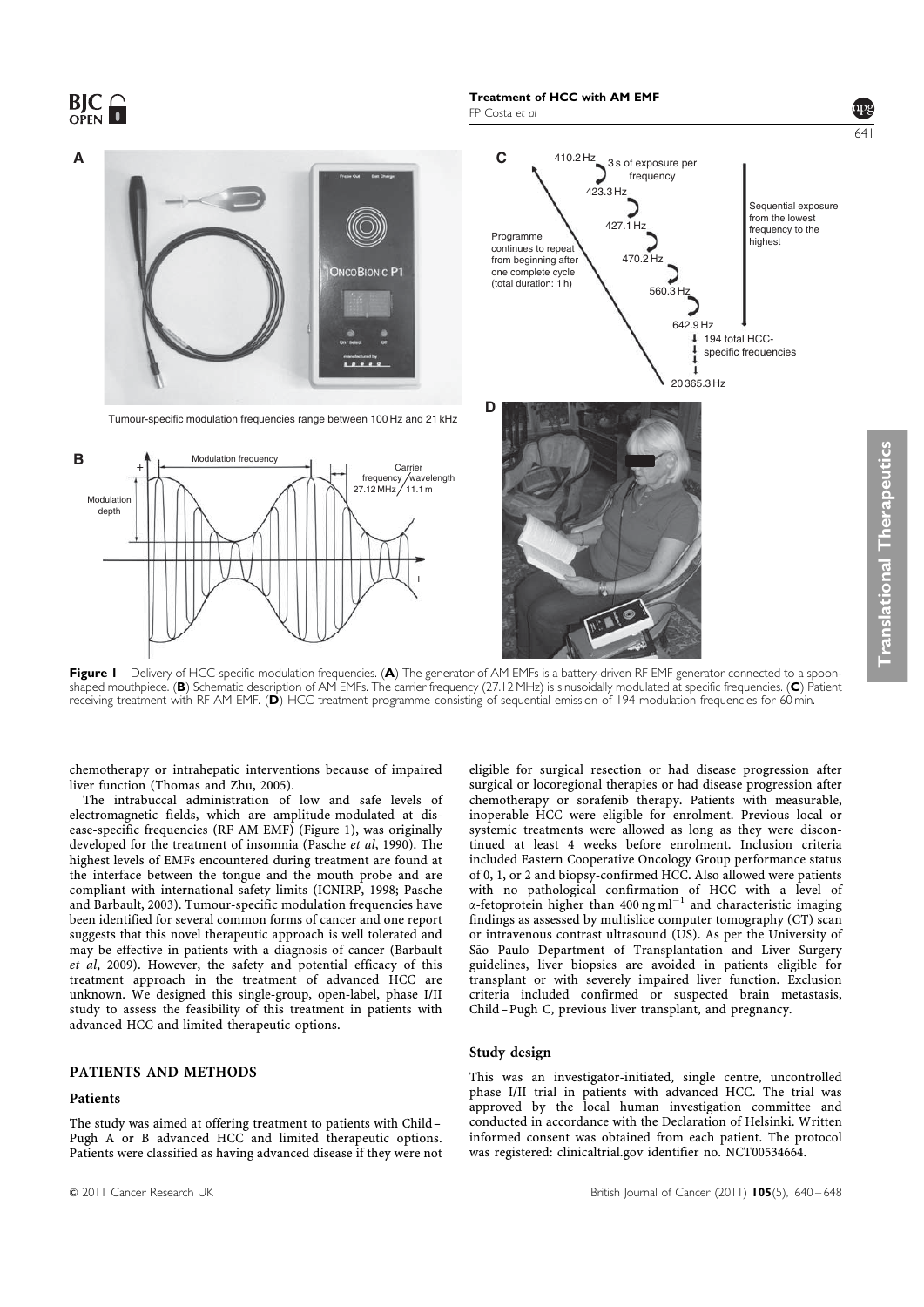







Figure 2 CONSORT diagram.

Efficacy analysis

Efficacy

analysis

# Administration of AM EMFs

The generator of AM EMFs consists of a battery-driven radiofrequency (RF) EMF generator connected to a 1.5 m long 50  $\Omega$ coaxial cable, to the other end of which a stainless-steel spoonshaped mouthpiece is connected via an impedance transformer (Figure 1A). The RF source of the device corresponds to a class C amplifier operating at 27.12 MHz. The carrier frequency is AM (Figure 1B) with a modulation depth of  $85 \pm 5\%$ , whereas the modulation frequency is generated by a digital direct synthesiser<br>with a resolution of  $10^{-7}$ . The treatment sequence is controlled by a microcontroller (Atmel AT89S8252, Fribourg, Switzerland), that is, duration of session, sequence of modulation frequencies and duration of each sequence can be programmed via PC over a RS232 interface. The RF output is adjusted to 100 mW into a 50  $\Omega$ load, which results in an emitting power identical to that of the device used for the treatment of insomnia (Pasche et al, 1990; Reite et al, 1994; Pasche et al, 1996). The United States Food and Drug Administration has determined that such a device is not a significant risk device and it has been used in several studies conducted in the United States (Reite et al, 1994; Pasche et al, 1996; Kelly et al, 1997). A long-term follow-up survey of 807 patients who have received this therapy in the United States, Europe and

Asia showed that the rate of adverse reactions was low and was not associated with increases in the incidence of malignancy or coronary heart disease (Amato and Pasche, 1993). The maximum specific absorption rate (SAR) of the applied RF averaged over any 10 g of tissue has been estimated to be less than 2 W  $\text{kg}^{-1}$ , and the maximum temperature increase is significantly lower than  $1^{\circ}{\rm C}$ anywhere in the body owing to RF absorption. The induced RF field values within the primary and metastatic tumours are significantly lower. In contrast, the RF fields induced during RF ablation of tumours cause hyperthermia and result in SAR in the range of  $2.4 \times 10^5$  W kg<sup>-1</sup> (Chang, 2003), that is, more than 100 000 times higher than those delivered by the device used in this study.

We have previously reported the discovery of HCC-specific modulation frequencies in 46 patients with HCC using a patientbased biofeedback approach and shown the feasibility of using AM EMFs for the treatment of patients with cancer (Barbault et al, 2009). The treatment programme used in this study consisted of three-daily outpatient treatments of 1 h duration, which contained HCC-specific modulation frequencies ranging between 100 Hz and 21 kHz administered sequentially, each for 3 s (Figure 1C and Supplementary Table S1).

The treatment method consists of the administration of AM EMFs by means of an electrically conducting mouthpiece, which is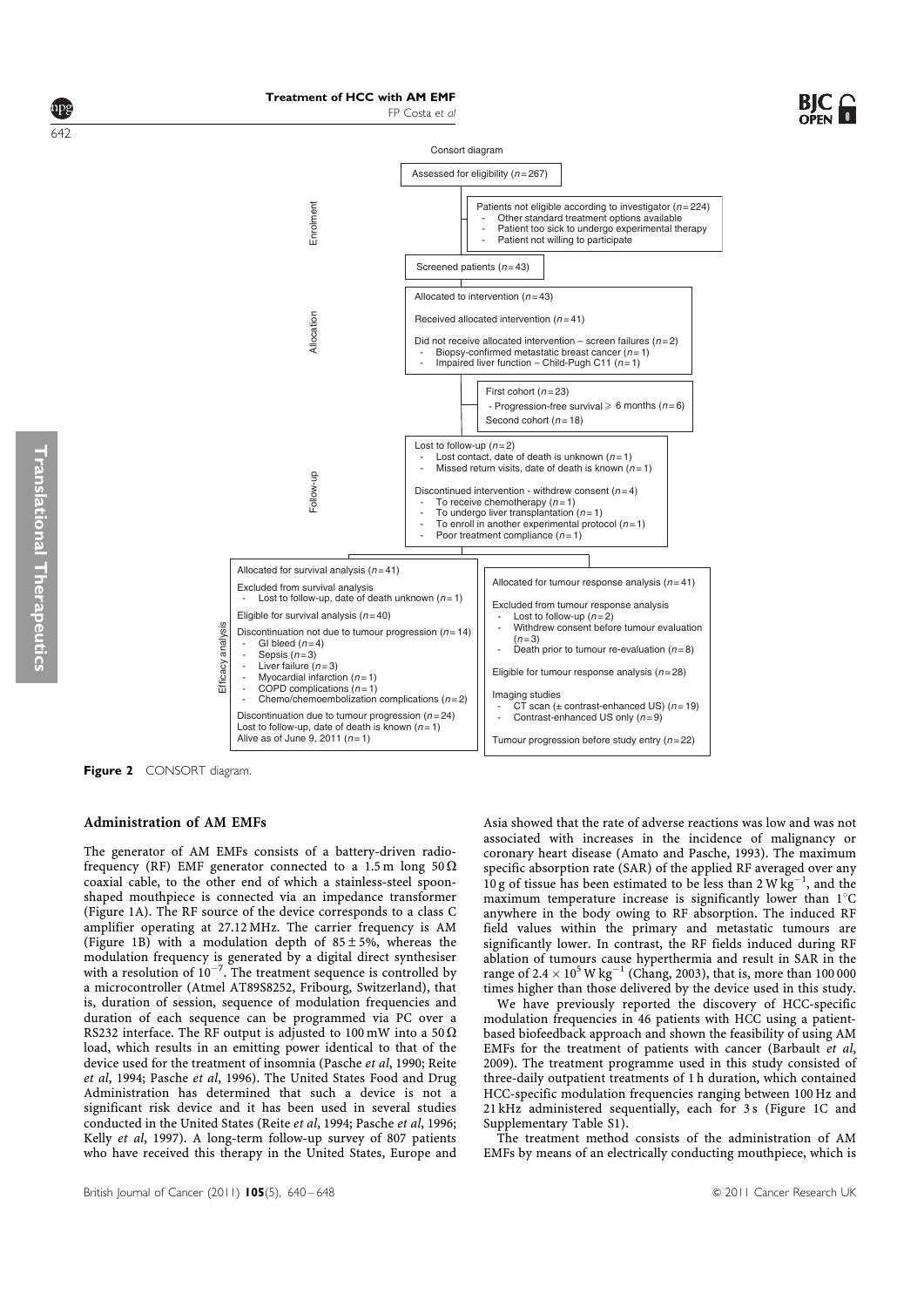in direct contact with the oral mucosa (Figure 1D). The patients were instructed on the use of the device and received the first treatment at the medical centre's outpatient clinic. A device was provided to each patient for the duration of the study. The patients were advised to self-administer treatment three times a day. Treatment was administered until tumour progression was objectively documented. At that time, treatment was discontinued. Treatment compliance was assessed at every return visit by recording the number of treatments delivered in the preceding 2 months.

# Efficacy end points and disease assessment

The primary end point of this trial was the proportion of patients progression-free at 6 months. Secondary end points were progression-free survival (PFS) (first day of treatment until progression of disease or death) and overall survival (OS) (first day of receiving treatment to death). Objective response was assessed using the Response Evaluation Criteria in Solid Tumours group classification for patients with disease assessed by either helical multiphasic CT (Therasse et al, 2000). Whenever contrastenhanced US radiological assessment was used, it was performed and reviewed by the same radiologist specialised in HCC (MCC) as this imaging modality is investigator dependent. Tumour measurements were performed at baseline and every 8 weeks. Only patients with at least one repeat tumour measurement during therapy were considered for response analysis. Throughout the study, lesions measured at baseline were evaluated using the same technique (CT or contrast-enhanced US). Overall tumour response was scored as a complete response (CR), partial response (PR), or stable disease (SD) if the response was confirmed at least 4 weeks later. Alpha-fetoprotein (AFP) levels were measured every 8 weeks in all patients throughout the study, but changes in AFP were not an end point for assessment of response. Pain was assessed according to the NCI-CTCAE v.3.0 (http://ctep.cancer.gov/protocolDevelopment/electronic\_applications/docs/ctcaev3.pdf).

# Statistical analyses and efficacy assessment

All eligible patients who began treatment were considered assessable for the primary and secondary end points. A Simon two-stage phase II minimax design was used (Simon, 1989) to evaluate the rate of progression-free survival at 6 months. The interim analysis was performed once enrolment into the first stage was completed. In the first stage, 23 patients were observed. If two or fewer patients had progression-free survival  $\geq 6$  months, the trial would be terminated early for lack of efficacy. If the progression-free survival of 3 or more of the first 23 patients was equal or greater than 6 months, then an additional 18 patients would be enrolled to a maximum of 41 patients. If eight or more of the 41 had PFS of at least 6 months, we would conclude that the treatment was efficacious. This design had a Type I error rate of 5% and a Type II error rate of 10% for the null hypothesis of a 6-month PFS rate of 10% vs the alternative of 27.5%. Kaplan – Meier estimates of survival, PFS, and duration of response were calculated with standard errors based on Greenwood's formula. These calculations were performed using the Proc Lifetest in SAS 9.2 (SAS Institute Inc., Cary, NC, USA).

# RESULTS

#### Patient recruitment and follow-up

From October 2005 to July 2007, 267 patients were assessed for eligibility (Figure 2). In all, 43 patients with advanced HCC and Child –Pugh A or B were enrolled in this study. The date of last patient follow-up is 9 June 2011. Of these, 20 patients (46.5%) had histological confirmation of HCC; 23 patients (53.5%) were

# Treatment of HCC with AM EMF

FP Costa et al

Table I Treatments received by patients with advanced HCC before enrolment  $(n = 41)$ 

| No previous treatment                  |    |
|----------------------------------------|----|
| Chemoembolisation                      | つら |
| <sup>131</sup> -Lipiodol               |    |
| Octreotide                             |    |
| Percutaneous alcohol injection therapy |    |
| Surgery                                | 9  |
| Systemic chemotherapy or sorafenib     | 5  |

Abbreviation: HCC = hepatocellular carcinoma. Two patients had surgery and chemoembolisation, two patients had surgery and systemic chemotherapy, one patient had surgery and chemoembolisation and systemic chemotherapy, one patient had surgery and percutaneous alcohol injection, one patient had surgery and sorafenib, one patient had chemoembolisation and systemic chemotherapy and one patient had surgery and octreotide.

#### Table 2 Patients' baseline characteristics

|                                  | No.            | %            |
|----------------------------------|----------------|--------------|
| Age (years)                      |                |              |
| Median age                       | 64             |              |
| Range                            | $18 - 85$      |              |
| $\geqslant 65$                   | 9              | 46.3         |
| < 65                             | 22             | 53.6         |
| Sex                              |                |              |
| Female                           | 6              | 14.6         |
| Male                             | 35             | 85.4         |
| ECOG performance status          |                |              |
| 0                                | 5              | 12.2         |
| $\overline{1}$                   | 28             | 68.3         |
| $\overline{2}$                   | 8              | 19.5         |
| Child-Pugh status                |                |              |
| A5                               | 15             | 36.6         |
| A6                               | $\overline{2}$ | 4.9          |
| <b>B7</b>                        | 6              | 14.6         |
| B <sub>8</sub><br>B <sub>9</sub> | 5<br>П         | 12.2<br>26.8 |
| No cirrhosis                     | $\overline{2}$ | 4.9          |
|                                  |                |              |
| <b>BCLC</b> status               |                |              |
| Β                                | 6              | 14.6         |
| $\overline{C}$                   | 35             | 85.4         |
| AFP > ULN                        |                |              |
| Yes                              | 28             | 68.3         |
| <b>No</b>                        | 3              | 16.7         |
| Aetiology                        |                |              |
| <b>ETOH</b>                      | $\overline{2}$ | 4.9          |
| Hepatitis B                      | 6              | 14.6         |
| Hepatitis B+C                    | $\mathsf{I}$   | 2.4          |
| Hepatitis C<br>ETOH+hepatitis C  | 22<br>T        | 53.7<br>2.4  |
| <b>NOS</b>                       | 9              | 22.0         |
|                                  |                |              |
| Portal thrombosis                | $\overline{0}$ | 24.3         |
| Extrahepatic disease             |                |              |
| Yes<br>Location                  | 16             | 39.0         |
| Lung                             | 6              | 14.6         |
| Bone                             | 3              | 7.3          |
| Lymph nodes                      | $\overline{4}$ | 9.8          |
| Peritoneal carcinomatosis        | $\overline{1}$ | 2.4          |
| Adrenal gland                    | $\overline{1}$ | 2.4          |

Abbreviations:  $AP = \alpha$ -fetoprotein;  $BCLC = Barcelona$  Clinic Liver Cancer; ECOG = Eastern Cooperative Oncology Group; ETOH, ethyl alcohol; ULN, upper limit of normal.

Translational Therapeutics

**Translational Therapeutics**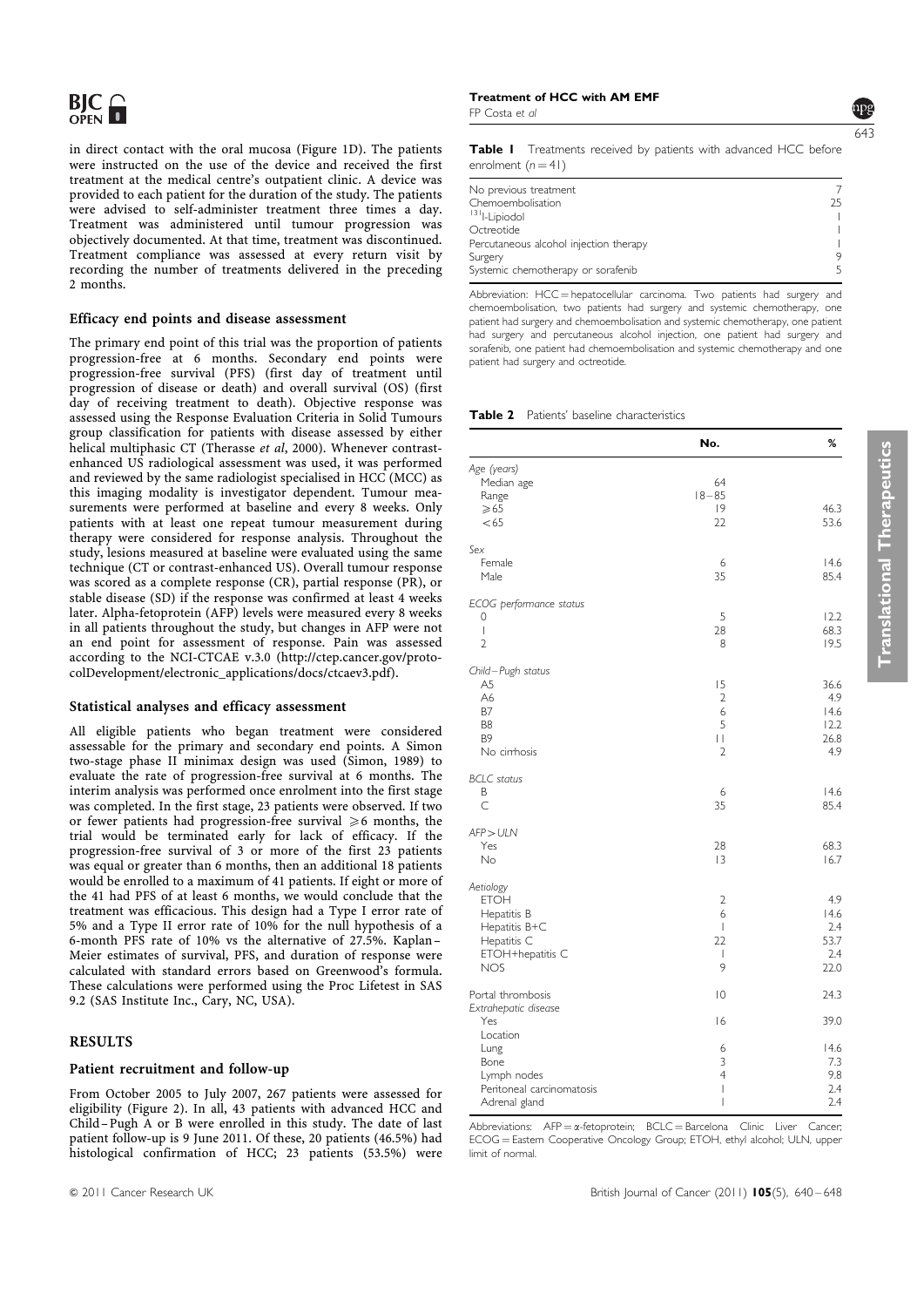

Figure 3 Progression-free and overall survival. (A) Median progression-free survival was 4.4 months (95% CI 2.1 - 5.3). (B) Median overall survival was 6.7 months (95% CI 3.0 – 10.2). (C) Long-term partial response in a patient with biopsy-proven hepatocellular carcinoma. A 76-year-old woman with hepatitis C and Child – Pugh A5, BCLC C, biopsy-proven hepatocellular carcinoma with bilateral pulmonary metastases, who had evidence of disease progression ( þ 36% by Response Evaluation Criteria in Solid Tumours (RECIST) criteria) between 3 May 2006 (first column) and 26 July 2006 (second column) while enrolled in the SHARP study (Llovet et al, 2008b). Treatment with AM EMFs was initiated on 9 August 2006. Subsequent restaging multiphasic contrastenhanced computed tomographies (CTs) with images from corresponding levels (across rows) are demonstrated in the third and fourth columns over the course of 57 months. Note that the hypervascularity of the focal hepatic lesions (arrows in first two rows) became relatively hypoenhancing on arterial phase (20 August 2008). The patient developed main portal vein thrombosis with cavernous transformation as a complication of her cirrhosis. However, the intrahepatic lesion size is stable regardless of enhancement pattern. Note also that the left lung base lesion resolved (4th row), and the right lung base lesion remained stable (3rd row) over the duration of treatment. (D) Alpha-fetoprotein response in a 67-year-old patient with Child – Pugh A5, BCLC C HCC and hepatitis C (hepatitis B negative).

diagnosed based on elevated levels of a-fetoprotein and characteristic imaging findings such as vascular invasion and characteristic differences in tumour blood flow. One patient was excluded because liver biopsy established the diagnosis of metastatic breast cancer. Another patient was excluded because of severely impaired liver function (Child –Pugh C11). These two patients who did not meet the inclusion criteria were registered as screening failures. Hence, a total of 41 patients were eligible to receive experimental therapy (Figure 2).

Two patients were lost to follow-up as they did not come back for their scheduled appointments. Repeated efforts were made to reach the patients and their families. The date of death of only one patient is known, and no information on response to treatment is available for either patient. Four patients withdrew consent while receiving therapy after 8.0, 9.3, 20.3, and 21.0 months, respectively (Figure 2). One patient elected to receive chemotherapy, one patient had poor treatment compliance as defined by administration of less than 50% of planned treatments at two consecutive return visits, one patient

elected to enrol in another experimental protocol, and one patient requested to be considered for liver transplantation as part of an extended indication, which does not fulfil the Milan criteria (Mazzaferro et al, 1996). This latter patient experienced disease progression and was ultimately not eligible for liver transplantation. Of the 35 patients who discontinued experimental therapy, four died of gastrointestinal bleeding, three of sepsis, three of hepatic failure, one of chronic obstructive pulmonary disease, two of chemotherapyand chemoembolisation-related complications, and one of myocardial infarction (Figure 2). The remaining 24 patients discontinued because of disease progression assessed by imaging or significant clinical deterioration as assessed by the investigator (Figure 2). Estimated 60-day mortality was 27.8%; seven of 10 deaths were directly related to progression of disease. They were caused by liver failure in association with significant hepatic tumour involvement, without other cause of death, other than tumour involvement. Two deaths were secondary to gastrointestinal bleeding. One death was due to liver failure.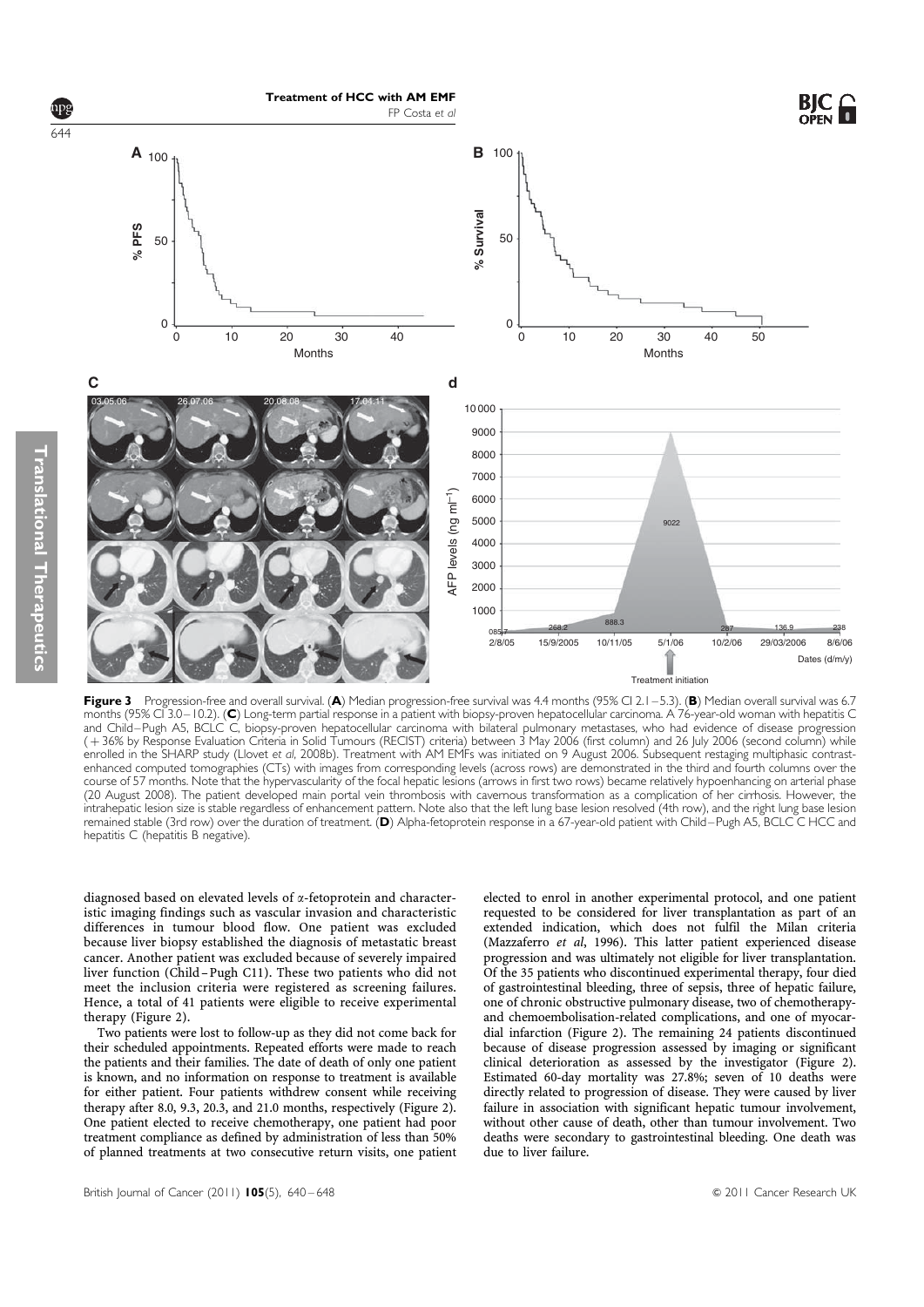A total of 31 patients (75.6%) had radiological evidence of disease progression at the time of enrolment as defined by comparison of baseline imaging studies, with imaging studies obtained within the previous 6 months; 34 (82.9%) patients had received therapy before enrolment, five (14.6%) of them systemic chemotherapy or sorafenib (Table 1). Seven (17.1%) patients had not received therapy before enrolment for the following reasons: (1) severely impaired liver function in five cases; and (2) two patients refused to receive chemotherapy for metastatic disease. As shown in Table 2, the majority of patients had severely impaired liver function as demonstrated by the fact that 22 (53.7%) patients had Child – Pugh B disease and 35 (85.4%) BLCL stage C disease.

**Table 3** Independently reviewed best response  $(N = 41)$ 

| No. | %    |
|-----|------|
|     | 9 R  |
| 16  | 39 O |
|     | 19.5 |
|     | 317  |
|     |      |

<sup>a</sup>Duration of the partial responses were +58.0, 46.9, 14.5 and 5.3 months (patient withdrew consent to undergo liver transplant). <sup>b</sup>To be classified as a stable disease, patients needed to have stable disease for  $\geq 12$  weeks.

# Treatment efficacy

Six of the first 23 patients (26.1%) had progression-free survival  $\geqslant$ 6 months, which led us to continue enrolling patients up to the preplanned total of 41 patients (Figure 2). In total, 14 patients (34.1%) had SD for more than 6 months, which met our preplanned primary efficacy end point. Median progression-free survival was 4.4 months (95% CI  $2.1 - 5.3$ ) and median OS was 6.7 months (95% CI 3.0-10.2) (Figure 3A and B). One patient, previously enrolled in the SHARP study (Llovet et al, 2008b) and with evidence of disease progression at the time of enrolment, remains on therapy with a near complete response for 58 months (Figure 3C). Estimated survival at 12, 24 and 36 months is 27.9% (s.e. = 7.1%), 15.2% (s.e. = 5.7%), and 10.1% (s.e. = 4.8%), respectively. Subset analyses by Child-Pugh stage and accompanying figures are reported in Supplementary Information.

A total of 28 patients were evaluable for tumour response (Figure 2). Four (9.8%) patients had a partial response assessed with CT with or without contrast-enhanced ultrasound (Table 3). All partial responses were independently reviewed by two authors (MSR and DM). Three patients had biopsy-confirmed HCC and three had radiological evidence of disease progression at the time of enrolment (Table 4). Two patients had Child –Pugh A, one Child –Pugh B disease, and one had no cirrhosis. One of these

Table 4 Characteristics of patients with either PR and/or long-term survival in excess of 24 months

| Age at<br>enrolment<br>and sex | Race      | Cause/<br>cirrhosis<br>(Child-<br>Pugh) | <b>Previous</b><br>treatment/<br>resection | $AFP \uparrow /$<br>pathology<br>confirmation | Extra hepatic<br>metastasis/<br>portal<br>thrombosis | <b>BCLC</b> | Okuda CLIP     |          | <b>MELD</b>    | Progression<br>before study<br>entry/<br>response | <b>Treatment</b><br>duration/<br>overall<br>survival<br>(months) | Cause<br>of<br>death | <b>Treatment</b><br>received after<br>completion of<br>experimental<br>therapy |
|--------------------------------|-----------|-----------------------------------------|--------------------------------------------|-----------------------------------------------|------------------------------------------------------|-------------|----------------|----------|----------------|---------------------------------------------------|------------------------------------------------------------------|----------------------|--------------------------------------------------------------------------------|
| 62 M                           | Caucasian | Hep<br>C/yes<br>(AS)                    | Yes/no                                     | Yes/yes                                       | No/no                                                | B           |                | $\Omega$ | 6              | Yes/N/A                                           | 2.0/32.0                                                         | Tumour<br>progressed | Systemic<br>chemotherapy                                                       |
| 67 F                           | Caucasian | Hep<br>C/yes<br>(B9)                    | Yes/no                                     | Yes/yes                                       | No/no                                                | C           | $\overline{2}$ | 2        | $\perp$        | Yes/PR                                            | 11.7/11.7                                                        | GI bleed             | None                                                                           |
| 30 M                           | Black     | NOS/no                                  | Yes/es                                     | No/yes                                        | No/no                                                | Β           | N/A            | N/A      | N/A            | No/PR                                             | 13.5/37.6                                                        | Tumour<br>progressed | Chemoembolisation<br>and systemic<br>chemotherapy                              |
| 61 M                           | Caucasian | Hep<br>C/yes<br>(AS)                    | Yes/no                                     | No/no                                         | No/no                                                | C           |                |          | 6              | Yes/SD                                            | 26.8/26.8                                                        | COPD                 | None                                                                           |
| 56 M                           | Caucasian | Hep<br>B/C/yes<br>(AS)                  | No/no                                      | Yes/no                                        | No/no                                                | B           |                | $\circ$  | $ 0\rangle$    | Yes/SD                                            | 4.9/50.3                                                         | Tumour<br>progressed | Chemoembolisation                                                              |
| 63 M                           | Caucasian | Hep<br>C/yes<br>(AS)                    | Yes/no                                     | Yes/no                                        | No/no                                                | C           |                |          | $\overline{4}$ | Yes/PR                                            | 4.9/14.3                                                         | Tumour<br>progressed | None                                                                           |
| 76 F                           | Caucasian | Hep<br>C/yes<br>(AS)                    | No/no                                      | No/no                                         | No/yes                                               | С           |                |          | 6              | Yes/SD                                            | 44.6/44.6                                                        | Tumour<br>progressed | <b>None</b>                                                                    |
| 76 F                           | Caucasian | Hep<br>C/yes<br>(AS)                    | No/yes                                     | No/yes                                        | Yes/yes                                              | C           |                |          | 6              | Yes/PR                                            | $+58.0/+58.0$                                                    | On therapy           | Still receiving<br>experimental<br>treatment                                   |

Abbreviations: AFP = x-fetoprotein; BCLC = Barcelona Clinic Liver Cancer; CLIP = Cancer Liver Italian Programme; GI = gastrointestinal; MELD = Model for end-stage liver disease;  $N/A =$  not applicable;  $PR =$  partial response;  $SD =$  stable disease.

### Table 5 Changes in AFP levels

| <b>Patient age</b><br>and gender | <b>AFP 6 months</b><br>$(nqml^{-1})$ | <b>Baseline AFP</b><br>$(ngml^{-1})$ | 8-week AFP<br>$(ngml^{-1})$ | <b>AFP</b> variation<br>(%) | <b>Treatment duration</b><br>(months) | <b>End treatment</b><br>status | <b>Virus</b><br>status |  |
|----------------------------------|--------------------------------------|--------------------------------------|-----------------------------|-----------------------------|---------------------------------------|--------------------------------|------------------------|--|
| 65 M                             | 4.3                                  | 9.76                                 | 5.95                        | $-39.0$                     | 3.0                                   | Progression-death              | HepC                   |  |
| 67 F                             | 888.3                                | 9022.0                               | 238.0                       | $-97.3$                     |                                       | GI bleed-death                 | HepC                   |  |
| 64 M                             | 4.7                                  | 4.5                                  | 2.6                         | $-42.2$                     | 8.8                                   | AMI-death                      | HepB                   |  |
| 18 M                             | 6.7                                  | 35.7                                 | 16.4                        | $-55.7$                     | 7.8                                   | Revoked consent-death          | <b>NOS</b>             |  |

Abbreviations: AFP = x-fetoprotein; AFP 6 months = AFP measured within 6 months before enrolment; AMI = acute myocardial infarction; baseline AFP = AFP at treatment initiation; GI = gastrointestinal; HepB = hepatitis B virus; HepC = hepatitis C virus; NOS = not otherwise specified; 8-week AFP = AFP at 8 weeks during treatment.

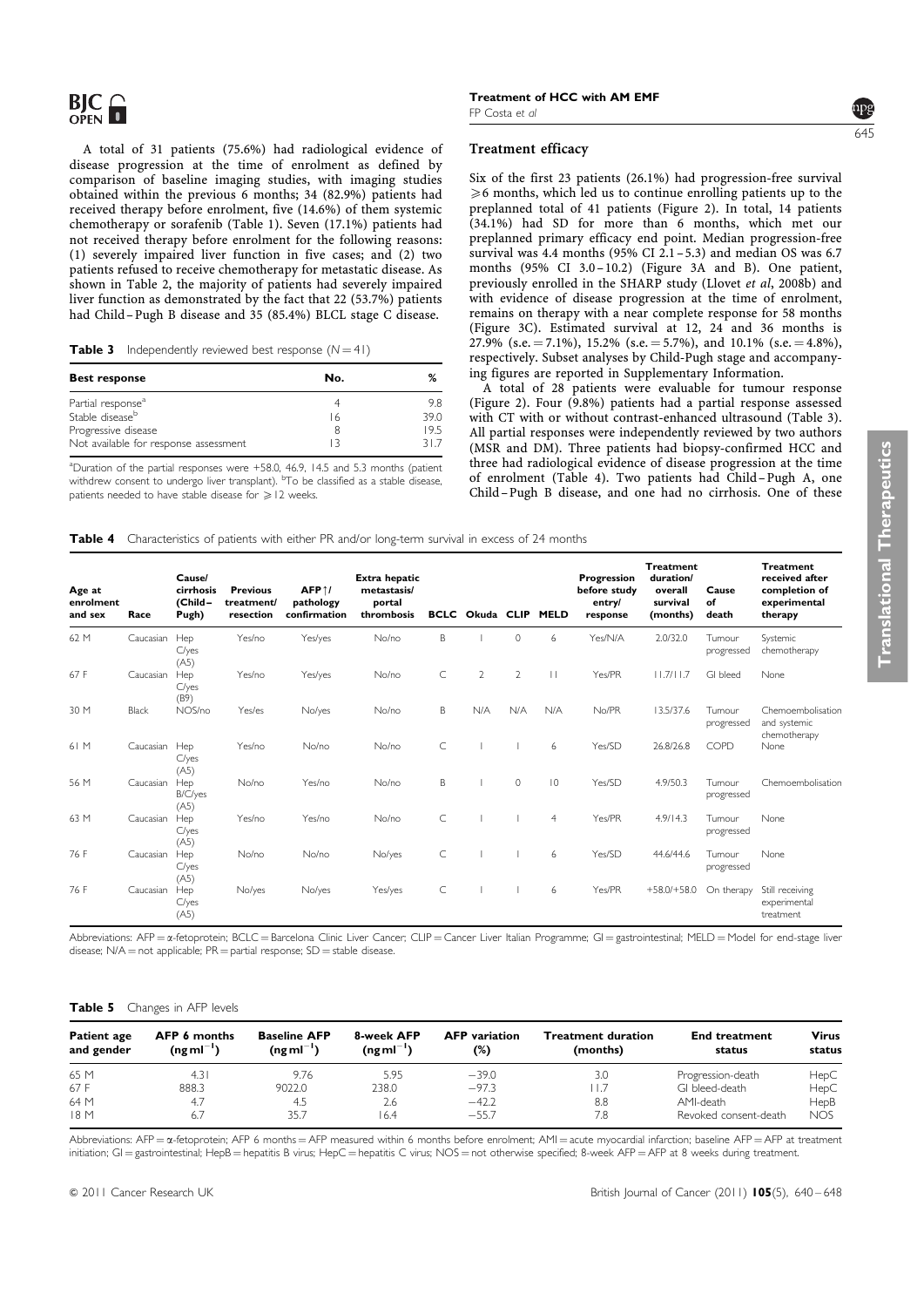patients without biopsy-proven disease subsequently withdrew consent after 4.9 months to undergo liver transplantation. The patient died of progression of disease 9.4 months later before undergoing liver transplantation. One patient with Child –Pugh B disease had a partial response lasting 11.7 months and died of gastrointestinal bleeding. One patient died of disease progression at 44.6 months. Overall, there were six long-term survivors with an OS greater than 24 months and four long-term survivors with an OS greater than 3 years. Importantly, five of the six (83%) long-term survivors had radiological evidence of disease progression at the time of study enrolment (Table 4). Two of three patients with the longest survival  $(44.6 \text{ and } +58 \text{ months})$  had radiological evidence of disease progression at the time of enrolment, BLCL stage C disease, as well as portal vein thrombosis, three predictors of short survival (Llovet et al, 2003). Serial AFP measurements, which predict radiological response and survival in patients with HCC (Chan et al, 2009; Riaz et al, 2009), were available for 23 patients. AFP decreased by 20% or more in four (9.8%) patients following initiation of therapy (Table 5). Figure 3D shows the time course of a 37-fold decrease in AFP in a patient who had a long-lasting (11.7 months) partial response as assessed by CT.

In all, 11 patients reported pain before treatment initiation, 3 patients reported grade 3, 5 patients reported grade 2, and 3 patients grade 1. Five patients reported complete disappearance of pain and two patients reported decreased pain shortly after treatment initiation. Two patients reported no changes and two patients reported increased pain. There were no treatment-related grade 2, 3, or 4 toxicities. The only treatment-related adverse events were grade 1 mucositis (one patient) and grade 1 somnolence (one patient) over a total of 266.8 treatment months.

# DISCUSSION

Treatment with AM EMFs did not show any significant toxicity despite long-term treatment. The lack of toxicity experienced by the 41 patients presented in this report as well as the 28 patients from our previous report (Barbault et al, 2009) can be readily explained by the very low and safe levels of induced RF EMFs, which are more than 100 000 times lower than those delivered during RF ablation procedures (Chang, 2003). Hence, the putative mechanism of action of this novel therapeutic approach does not depend on temperature changes within the tumour.

These data are comparable to recent phase II studies evaluating the effectiveness of standard chemotherapy as well as novel targeted therapies in HCC (Abou-Alfa et al, 2006; Boige et al, 2007; Chuah et al, 2007; Cohn et al, 2008; Dollinger et al, 2008; Siegel et al, 2008). In a large phase II study assessing the effects of sorafenib in patients with HCC and Child –Pugh A and B who had not received previous systemic treatment, Abou-Alfa et al (2006) observed partial responses using the WHO criteria in 2.2% of patients. Investigator-assessed median time to progression was 4.2 months, and median OS was 9.2 months. Of note, all 137 patients from that study had evidence of disease progression after 14.8 months (Abou-Alfa et al, 2006), whereas, at the same time point, four (9.8%) of the patients enrolled in this study did not have evidence of disease progression. These findings suggest that RF AM EMF may increase the time to radiological progression in advanced HCC.

The majority of patients enrolled in this study had either failed standard treatment options or had severely impaired liver function that limited their ability to tolerate any form of systemic or intrahepatic therapy. Indeed, 16 patients (39.0%) had Child –Pugh B8 or B9 disease. Among these patients, the median progressionfree survival was 4.4 months (95% CI 1.6 –7.6 months), which is identical to that of the entire group. Five of these 16 patients (31.3%) received therapy for more than 7.5 months, which indicates that this therapy is well tolerated even in patients with severely impaired liver function.

Previous treatment with standard chemotherapy or sorafenib does not seem to impact the effectiveness of AM EMFs in the treatment of HCC. Indeed, three of the four patients who had a



16.7.2006 10.7.2008 19.2.2009

8.7.2010 **16.12.2010 16.12.2010 19.5.2011** 

646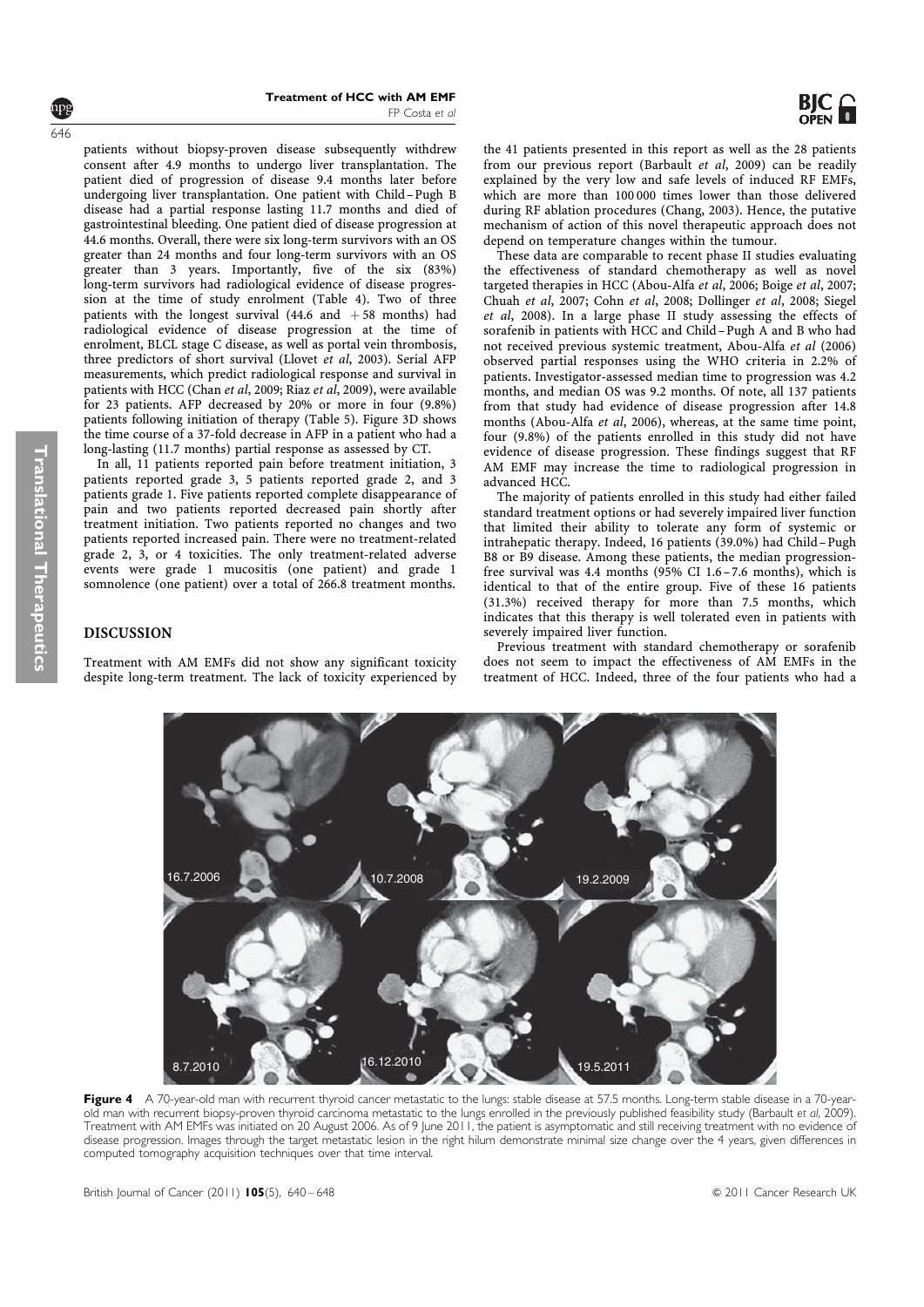partial response while receiving AM EMFs had received previous systemic therapies (chemotherapy and sorafenib) and one had<br>received intrahepatic therapy with <sup>131</sup>I-lipiodol.

Tumour shrinkage as assessed by radiological imaging as well as changes in AFP levels were documented in patients with advanced HCC receiving RF EMF modulated at HCC-specific frequencies administered by an intrabuccal probe. Antitumour activity in patients with advanced HCC was exemplified by partial responses observed in four patients (9.8%) and decreases in AFP levels greater than 20% in four patients. A total of 18 patients (43.9%) either had objective response or  $SD \ge 6$  months.

Importantly, this therapeutic approach has long-lasting therapeutic effects in several patients with metastatic cancer. Two of these patients, one with recurrent thyroid cancer metastatic to the lungs (Figure 4) enrolled in our feasibility study (Barbault et al, 2009) and the patient shown in Figure 3C, are still receiving treatment without any evidence of disease progression and without side effects almost 5 years after being enrolled in these studies. These findings suggest that, in some patients, this therapeutic approach may achieve permanent control of advanced cancer with virtually no toxicity.

Our phase I/II study has several limitations. First, only 19 of the 41 patients had biopsy-proven HCC, and the others were diagnosed by clinical criteria, an approach similar to that used in a recently reported phase II trial evaluating the clinical and biological effects of bevacizumab in unresectable HCC (Siegel et al, 2008). Importantly, analysis restricted to these 19 patients shows rates of progression-free survival at 6 months, median progression-free survival and OS that are similar to those without biopsyproven HCC (Supplementary Figures 1C and D). Furthermore, three of the four partial responses were observed in patients with biopsy-proven HCC. Hence, these findings strongly suggest that treatment with AM EMFs yields similar results in patients with

### **REFERENCES**

- Abou-Alfa GK, Schwartz L, Ricci S, Amadori D, Santoro A, Figer A, De GJ, Douillard JY, Lathia C, Schwartz B, Taylor I, Moscovici M, Saltz LB (2006) Phase II study of sorafenib in patients with advanced hepatocellular carcinoma. J Clin Oncol 24(26): 4293 – 4300
- Amato D, Pasche B (1993) An evaluation of the safety of low energy emission therapy (published erratum appears in Compr Ther 1994;20(12):681. Compr Ther 19: 242 – 247
- Barbault A, Costa F, Bottger B, Munden R, Bomholt F, Kuster N, Pasche B (2009) Amplitude-modulated electromagnetic fields for the treatment of cancer: discovery of tumor-specific frequencies and assessment of a novel therapeutic approach. J Exp Clin Cancer Res 28(1): 51
- Boige V, Raoul JL, Pignon JP, Bouche O, Blanc JF, Dahan L, Jouve JL, Dupouy N, Ducreux M (2007) Multicentre phase II trial of capecitabine plus oxaliplatin (XELOX) in patients with advanced hepatocellular carcinoma: FFCD 03-03 trial. Br J Cancer 97(7): 862 – 867
- Bruix J, Sherman M (2005) Management of hepatocellular carcinoma. Hepatology 42(5): 1208 – 1236
- Cance WG, Stewart AK, Menck HR (2000) The National Cancer Data Base Report on treatment patterns for hepatocellular carcinomas: improved survival of surgically resected patients, 1985-1996. Cancer 88(4): 912 – 920
- Chan SL, Mo FK, Johnson PJ, Hui EP, Ma BB, Ho WM, Lam KC, Chan AT, Mok TS, Yeo W (2009) New utility of an old marker: serial alphafetoprotein measurement in predicting radiologic response and survival of patients with hepatocellular carcinoma undergoing systemic chemotherapy. J Clin Oncol 27(3): 446-452
- Chang I (2003) Finite element analysis of hepatic radiofrequency ablation probes using temperature-dependent electrical conductivity. Biomed Eng Online 2: 12
- Cheng AL, Kang YK, Chen Z, Tsao CJ, Qin S, Kim JS, Luo R, Feng J, Ye S, Yang TS, Xu J, Sun Y, Liang H, Liu J, Wang J, Tak WY, Pan H, Burock K, Zou J, Voliotis D, Guan Z (2009) Efficacy and safety of sorafenib in patients in the Asia-Pacific region with advanced hepatocellular carcinoma: a phase III randomised, double-blind, placebo-controlled trial. Lancet Oncol 10(1): 25 – 34

Treatment of HCC with AM EMF FP Costa et al

and without biopsy-confirmed HCC. Another potential limitation of our study consists in the use of contrast-enhanced ultrasound for the monitoring of some patients with HCC. It should be pointed out that recent studies indicate that the use of this imaging technique is comparable to that of CT scan with respect to the measurement of HCC tumours (Choi, 2007; Maruyama et al, 2008).

Antitumour response is considered the primary end point for phase II studies to proceed to further investigations. Studies applying Cox proportional hazards analysis indicate that this end point is consistently associated with survival in trials of locoregional therapies for HCC (Llovet et al, 2002) and a recent consensus article suggests that randomised studies are necessary to capture the true efficacy of novel therapies in HCC (Llovet et al, 2008a). In summary, the encouraging findings from this study warrant a randomised study to determine the impact of AM EMFs on OS and time to symptomatic progression.

# ACKNOWLEDGEMENTS

We thank Drs Al B Benson III, Northwestern University and Leonard B Saltz, Memorial Sloan-Kettering Cancer Center for reviewing the manuscript.

#### Conflict of interest

AB and BP have filed a patent related to the use of electromagnetic fields for the diagnosis and treatment of cancer. AB and BP are founding members of TheraBionic LLC.

Supplementary Information accompanies the paper on British Journal of Cancer website (http://www.nature.com/bjc)

- Choi BI (2007) Doppler and harmonic ultrasound for hepatocellular
- carcinoma. Hepatol Res 37(Suppl 2): S172 S177 Chuah B, Lim R, Boyer M, Ong AB, Wong SW, Kong HL, Millward M, Clarke S, Goh BC (2007) Multi-centre phase II trial of Thalidomide in the treatment of unresectable hepatocellular carcinoma. Acta Oncol 46(2): 234 – 238
- Cohn AL, Myers JW, Mamus S, Deur C, Nicol S, Hood K, Khan MM, Ilegbodu D, Asmar L (2008) A phase II study of pemetrexed in patients with advanced hepatocellular carcinoma. Invest New Drugs  $26(4): 381 - 386$
- Dollinger MM, Behrens CM, Lesske J, Behl S, Behrmann C, Fleig WE (2008) Thymostimulin in advanced hepatocellular carcinoma: a phase II trial. BMC Cancer 8: 72
- ICNIRP (1998) Guidelines for limiting exposure to time-varying electric, magnetic and electromagnetic fields (up to 300 GHz). Health Phys 74:  $494 - 522$
- Jemal A, Bray F, Center MM, Ferlay J, Ward E, Forman D (2011) Global cancer statistics. Cancer J Clin 61(2): 69-90
- Jemal A, Siegel R, Xu J, Ward E (2010) Cancer statistics, 2010. Cancer J Clin  $60(5): 277 - 300$
- Jemal A, Tiwari RC, Murray T, Ghafoor A, Samuels A, Ward E, Feuer EJ, Thun MJ (2004) Cancer statistics, 2004. Cancer J Clin 54(1):  $8 - 29$
- Kassianides C, Kew MC (1987) The clinical manifestations and natural history of hepatocellular carcinoma. Gastroenterol Clin North Am 16(4): 553 – 562
- Kelly TL, Kripke DF, Hayduk R, Ryman D, Pasche B, Barbault A (1997) Bright light and LEET effects on circadian rhythms, sleep and cognitive performance. Stress Med 13: 251 – 258
- Llovet JM, Burroughs A, Bruix J (2003) Hepatocellular carcinoma. Lancet 362(9399): 1907 – 1917
- Llovet JM, Di Bisceglie AM, Bruix J, Kramer BS, Lencioni R, Zhu AX, Sherman M, Schwartz M, Lotze M, Talwalkar J, Gores GJ, for the Panel of Experts in HCC-Design Clinical Trials (2008a) Design and endpoints of

647